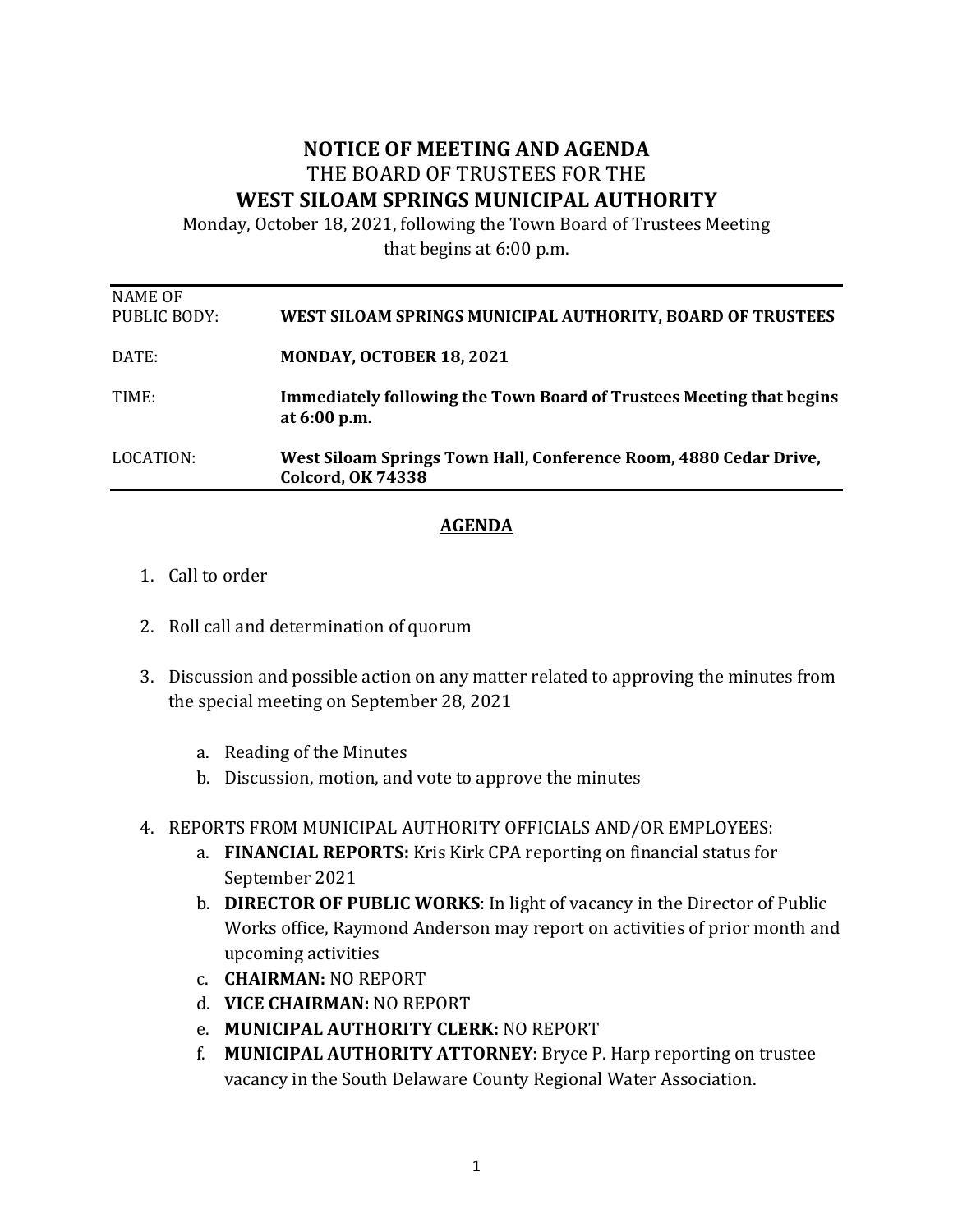- 5. PUBLIC INPUT (LIMITED TO 3 MINUTES PER PERSON)
- 6. DISCUSSION, AND POSSIBLE ACTION ON ANY MATTER RELATED TO PURCHASE ORDERS FOR SEPTEMBER 2021

WATER PO #'S 12159 through 12200, for a total of: \$183,818.57 STREET PO #'S 1630 through 1634 for a total of: \$5,569.19 METER PO  $\#$ 'S 715 through 719 for a total of:  $$257.22$ FOR A GRAND TOTAL OF: \$189,644.98

- 7. **EXECUTIVE SESSION.** 25 O.S. § 307(B) permits the public body to meet in Executive Session for certain specified reasons under certain specified conditions. It is the opinion of the town attorney that the Board of Trustees may adopt a motion to meet in executive session to discuss the following items:
	- a. Proposed executive session pursuant to 25 O.S. § 307(B)(1), to discuss Keith Morgan's resignation
		- i. Discussion, motion, and vote to convene or not convene in executive session
		- ii. Acknowledge the board has returned to open session
		- iii. Executive session minutes compliance statement
		- iv. Discussion, motion, and vote to affirm that no votes or action taken during executive session
		- v. Consideration, discussion, and possible action on items discussed in executive session
	- b. Proposed executive session pursuant to 25 O.S.  $\S$  307(B)(4), to discuss potential settlement of claims related to alleged conduct of former employee
		- i. Discussion, motion, and vote to convene or not convene in executive session
		- ii. Acknowledge the board has returned to open session
		- iii. Executive session minutes compliance statement
		- iv. Discussion, motion, and vote to affirm that no votes or action taken during executive session
		- v. Consideration, discussion, and possible action on items discussed in executive session
	- c. Proposed executive session pursuant to  $25$  O.S. § 307(B)(1), and with guidance from the Attorney General's Office pursuant to 2006 OK AG 17, to discuss the qualifications of the particular individuals that applied for the Director of Public Works position, Chisum Devoe and Robert Gatewood, and whether to hire one of those applicants as the new Director of Public Works
		- i. Discussion, motion, and vote to convene or not convene in executive session
		- ii. Acknowledge the board has returned to open session
		- iii. Executive session minutes compliance statement